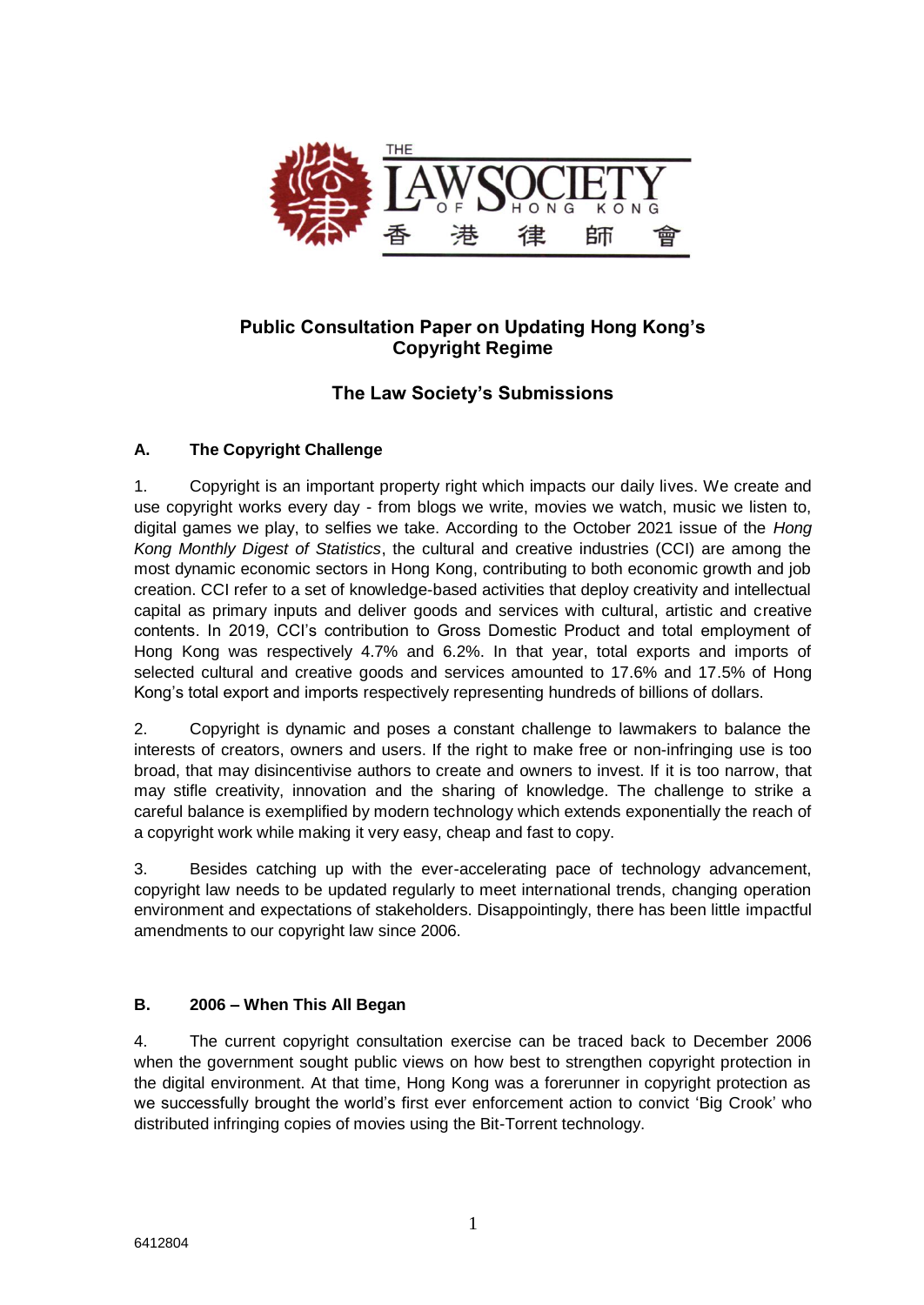## **C. Copyright (Amendment) Bill 2011**

5. Following the consultation in 2006, preliminary proposals were announced in April 2008. After further public engagement to refine the proposals, the Copyright (Amendment) Bill 2011 was introduced to include a technology-neutral right to communicate, 'safe harbour' provisions for online service providers, and new exceptions to infringement such as media shifting of sound recordings.

6. Shortly after that bill was published, some members of the public became very vocal about their concerns that the right to communicate might restrict freedom of expression, particularly for parody. Political satirists feared that after the bill was passed, they might face criminal sanctions if they adapted other people's posters, photos or lyrics over social media and the internet.

7. Those who opposed the bill dubbed it "Cyberspace Article 23". That title instigated fear for criminal liability and led to an outcry for an exception for all so-called "secondary works" claiming that those works were also creations. Yet, no definition was offered as to what secondary works were. It was unclear whether secondary works were adaptations or derivative works which might infringe copyright or whether they were works which were inspired by earlier works and did not infringe.

8. Besides secondary works, some academics and activists advocated the replacement of our fair dealing exceptions by the US open-ended fair use exceptions. In Hong Kong, we followed the UK fair dealing approach which exhaustively listed out the exceptions to infringement. In the US, fair use of other's copyright work is allowed but there is no statutory definition of fair use. The US courts have to evaluate the specific facts of the case against the factors suggested by the law. These factors include the purpose and character of the use, the nature of the copyrighted work, amount and substantiality of the portion used, and the effect of the value or use on the potential market for the copyright work. The courts can consider other factors as well.

9. Heated discussions ensued over the amendment proposals. More than 1700 artists signed a petition to urge the government to withdraw the bill and some Legislative Councillors devised a filibuster campaign proposing over 1,400 amendments to the bill to delay its passage.

10. In June 2012, in light of the controversies and divide in views, the Copyright (Amendment) Bill 2011 was not proceeded with.

## **D. Copyright (Amendment) Bill 2014**

11. After two years of further discussions with different stakeholders and procuring understanding and compromises between them, the government refined the amendment proposals and introduced the Copyright (Amendment) Bill 2014 into the Legislative Council in June 2014. That Bill included the proposals in the 2011 Bill but put forward a higher threshold to prove criminal liability for unauthorized communication of copyright works to the public. In addition to the parody exceptions, a few other exceptions such as commenting on current events and quotations were included.

12. Still, the bill led to another round of heated and hostile political wrestling. Although it seemed that most legislators were initially happy with the draft bill, some started to shift after detecting strong public disfavour, especially from very vocal internet concern groups who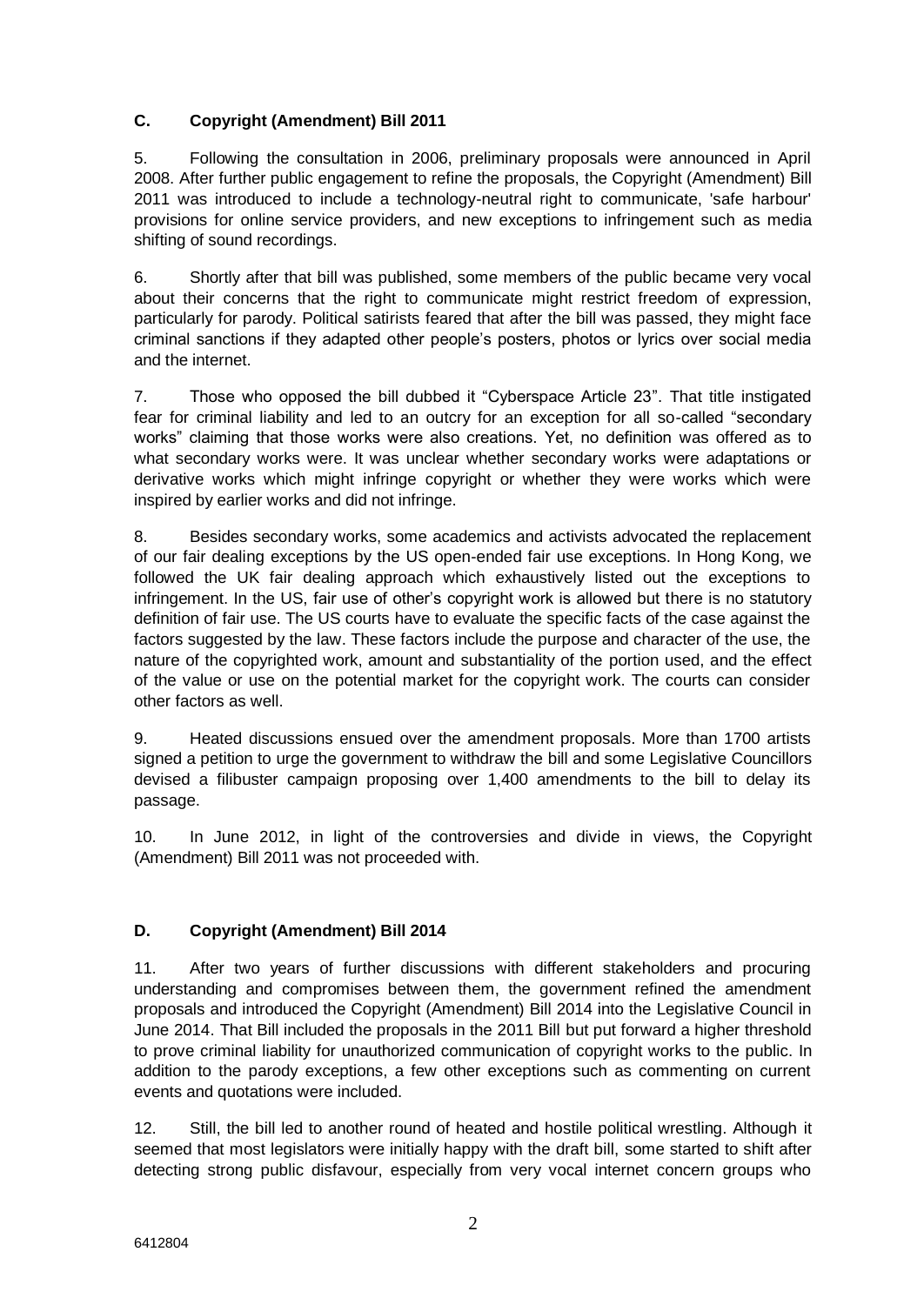claimed that the bill had a political agenda to stifle freedom of speech and to prosecute those who mocked politicians by using third party copyright materials. A number of legislators began to propose amendments to the bill and advocate for new issues to be considered. The copyright amendment exercise became once again very politicised.

13. Despite many ensuing meetings and discussions, outspoken user and internet groups maintained their skepticism and distrust and pressed for further exceptions and amendments to be introduced or they would otherwise block the bill. Copyright owners refused to accept any further amendments as they felt they had already made more than enough concessions. Caught in the middle, the government was criticized for failing to mediate between the right owners and users.

14. We considered that the 2014 bill had already adequately addressed the issues of controversy in the 2011 Bill and the passing of the amendments could restore Hong Kong in meeting international expectations on copyright protection while introducing new exceptions. In January 2016, we published a Position Paper to support the passing of the 2014 Bill.

15. Regrettably, filibustering continued and this second attempt to amend the copyright law also ended miserably.

#### **E. Law Society's Position**

16. We were disappointed with the outcome of the 2014 Bill. Many of our specialist committee members had followed the development and discussions of the amendment proposals since 2006, and attended many meetings and forums. We were particularly upset about the misinformation, misinterpretation and poor understanding of the copyright law.

17. As explained in the current consultation paper, the government proposes to pick up from where they left off with the ill-fated 2014 Bill. We maintain our position to support a bill which is in line with the 2014 Bill and we urge for the expeditious passing of the amendments.

## **F. Answers to Specific Questions Raised**

18. We respond below to the specific questions in the consultation paper.

19. Question 1 - Whether Hong Kong should continue to maintain the current exhaustive approach by setting out all copyright exceptions based on specific purposes or circumstances in the Copyright Ordinance?

(1) For the purpose of the present consultation and amendment exercise, particularly in hopes of achieving an expeditious passage, we favour the maintenance of the current exhaustive approach for its certainty.

(2) We however do not dismiss that there are merits in looking into a broader, more flexible and adaptive approach in deciding on exceptions, including the US open-ended fair use approach. Yet, this will require extensive discussions with all stakeholders and careful studies whether such approach may contravene the threestep test of the Berne Convention for the Protection of Literary and Artistic Works, how to resolve the controversies and inconsistencies of the US fair use case law, how it may impact upon our precedents and whether statutory damages should be introduced to balance the extended exceptions.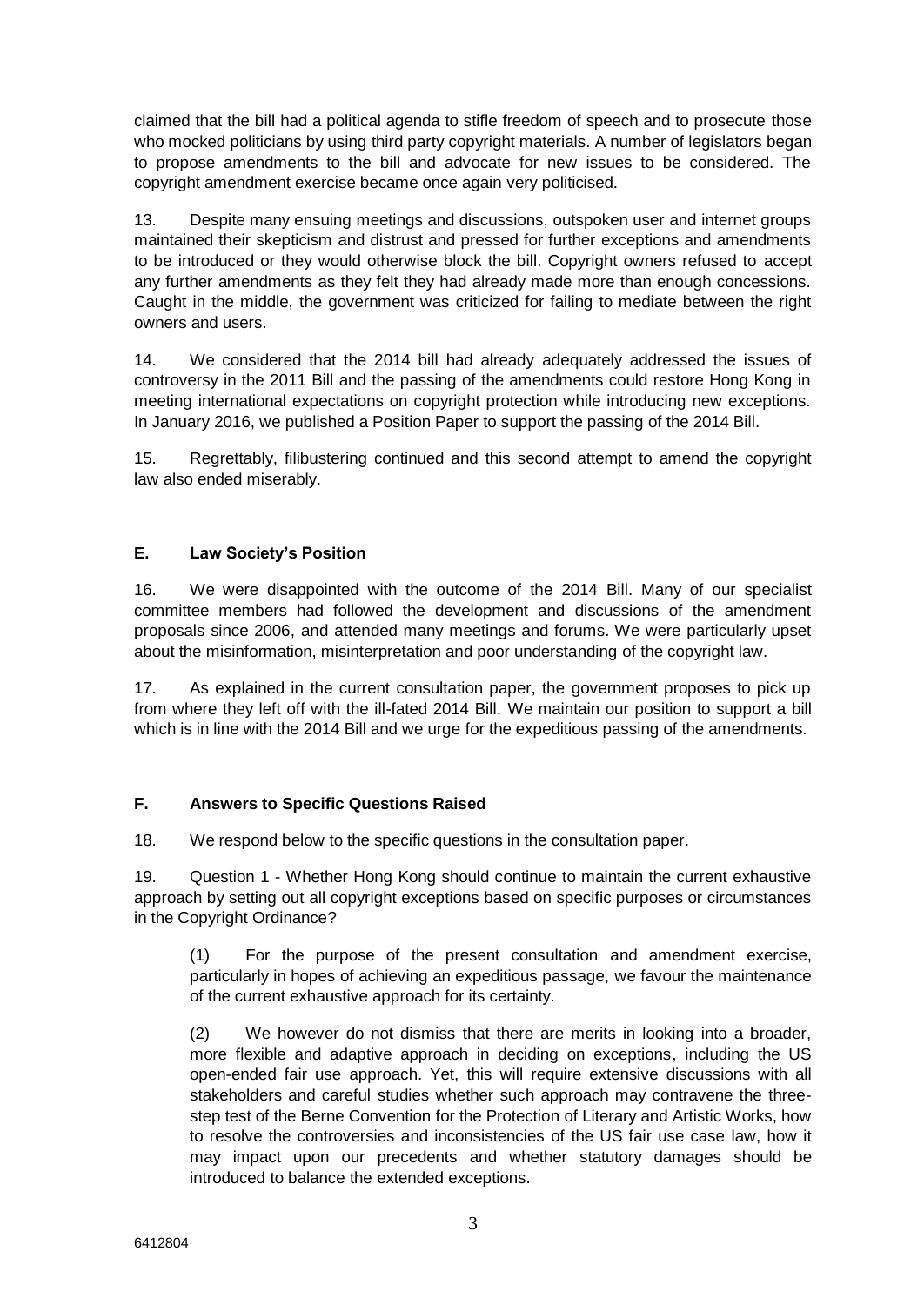20. Question 2 - Whether Hong Kong should introduce provisions to restrict the use of contracts to exclude or limit the application of statutory copyright exceptions.

(1) There is no universal approach. Freedom of contract plays a vital role in Hong Kong's free-market economy. Unless there is strong justification, the parties' freedom to negotiate their contracts should not be interfered with lightly. According to the International Institute for Unification of Private Law, freedom of contract is a basic principle in the context of international trade.

(2) Commentators and academics have expressed divergent views whether contract override is justified or not. Some try to distinguish between exceptions which have a public policy character, those which are based on the general interest or regulatory practices and those which are founded on market failure to determine their overridability by contract law. While the UK has adopted a restriction of contract override since June 2014 in respect of certain specific exceptions, in other major jurisdictions including the US, contractual provisions can set aside copyright exceptions. In the US, Article 1(10) of its Constitution forbids the passing of legislation impairing the obligation of contract without the consent of Congress. Case law has also interpreted the  $14<sup>th</sup>$  Amendment of the US Constitution as protecting freedom of contract.

(3) If contract override restriction is to apply to all or certain specific exceptions, one would question why not generally. In our current Copyright Ordinance, freedom to contract is respected. For example, the provisions in these statutory section are subject to an agreement (contract) to the contrary: (i) section 14 concerning the ownership of an employee's copyright work and further award to employee; (ii) section 60 a lawful user's right to make a back-up copy of a computer program, and (iii) section 57 the government rights in dealings with copyright materials or works communicated to it.

(4) As we do not see an urgent need nor practical justification for an amendment to exclude contract override, we favour the preservation of the parties' freedom to negotiate their contracts.

21. Question 3 - Whether Hong Kong should not introduce specific provisions to govern devices used for accessing unauthorized contents on the Internet, including set-top boxes and Apps ("ISDs").

(1) According to the consultation paper, some copyright owners suggested that the Government should impose liability on manufacturers and dealers of ISDs. In the history of copyright litigation, controversies pertaining to the provision of devices such as photocopying machines and dual-cassette recorders, have shown that unless the device can only be used for unlawful purposes, the manufacture, provision or dealing with such devices per se does not constitute infringement.

(2) Although it is said that Singapore is the only common law jurisdiction that has enacted ISD specific provisions, it should be noted that such provisions do not penalize dealing with such ISDs per se. The prosecution must prove that the manufacturer or dealer or provider of such device or service knows or ought to reasonably know that such device or service is capable of facilitating access to works communicated to the public without the authority of their copyright owners and has only a limited commercially significant purpose or use other than that capability. As Singapore only introduced her new Copyright Act with such provisions in November 2021, the effectiveness of those provisions are yet to be seen.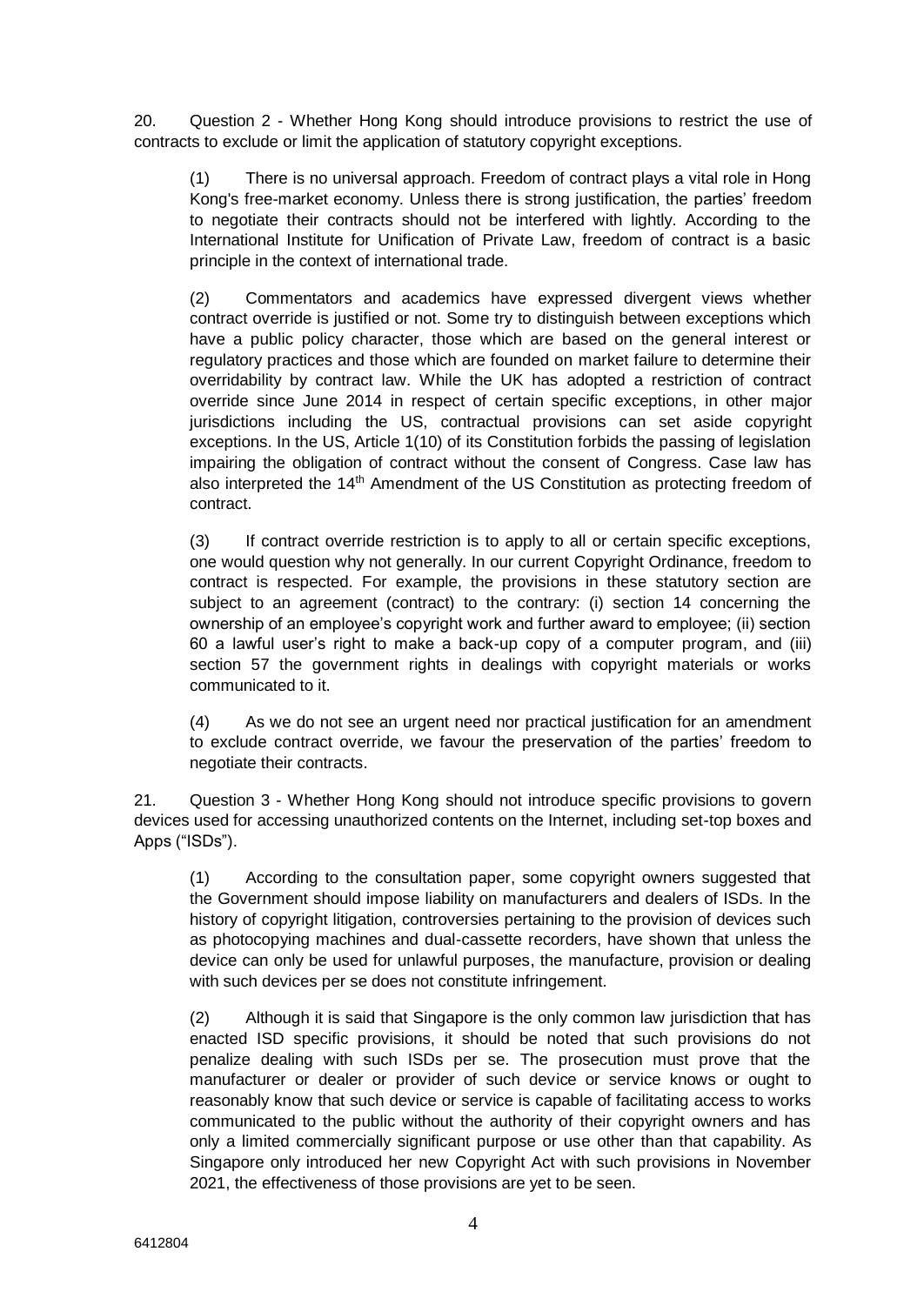(3) We agree with the Government that the successful criminal prosecutions handled by the Customs and Excise Department, and the current provisions against circumvention of technological measures coupled with the communication right which can hopefully be introduced are sufficient to deal with ISDs.

(4) We also note that last August in a copyright infringement action in Canada, although sellers of pre-programmed set-top boxes and internet protocol television services for streaming pirated content were already found liable for infringement on a number of grounds specified in the copyright legislation, the Federal Court extended the common law for inducing patent infringement to copyright and found infringement. Both the UK and Hong Kong have the common law cause for inducing or procuring someone else to infringe a patent and may follow Canada's extension of such inducement to copyright and other intellectual property right infringement.

22. Question 4 - Whether Hong Kong should introduce a copyright-specific judicial site blocking mechanism.

(1) The law is clear that the courts have power to order an injunction unconditionally or on such terms and conditions as the courts think just.

(2) Norwich Pharmacal and Anton Piller orders are examples of reliefs that are developed from IP cases within the inherent jurisdiction of the court without the need for specific express provisions to empower the courts to grant them. We do not see any need to specify the court's powers.

#### **G. Conclusion**

23. Members of the Law Society represent the full spectrum of stakeholders which include authors, rights owners, users and intermediaries. We do not have a political or biased agenda to advance the interests of any particular group. We only hope to contribute our knowledge, experience and expertise to help strike a proper balance between creativity, freedom of expression, dissemination of knowledge, investment interests and commercial exploitation for the greater good of Hong Kong. In this relation, we wish to stress that copyright prohibits unauthorized copying and does not and cannot prevent people acquiring knowledge and expressing it in their own words.

24. We take a strong view that it was not and it remains not in the interests of Hong Kong to procrastinate amending her outdated copyright law which lags seriously behind in copyright protection in the digital environment. For such reason, it has been threatened that the US Trade Representatives may place Hong Kong on a list of "Deserving Special Mention" and "Watch List" in the US Special 301 Report which identifies regions which do not provide adequate and effective protection of intellectual property rights. If such threat materialises, it will not only embarrass Hong Kong and create a negative impression but will also undermine the goal to develop Hong Kong as an IP trading hub.

25. Since 2013, Hong Kong has aspired to become the premier IP trading hub in Asia. It is of great assurance that the Central Government supports and includes this in the 14th Five-Year Plan for National Economic and Social Development of the People's Republic of China and the Long-Range Objectives Through the Year 2035. This necessitates not only the updating of our IP laws, particularly our copyright law, but also the implementation of other IPrelated incentives to help Hong Kong fortify her position and excel.